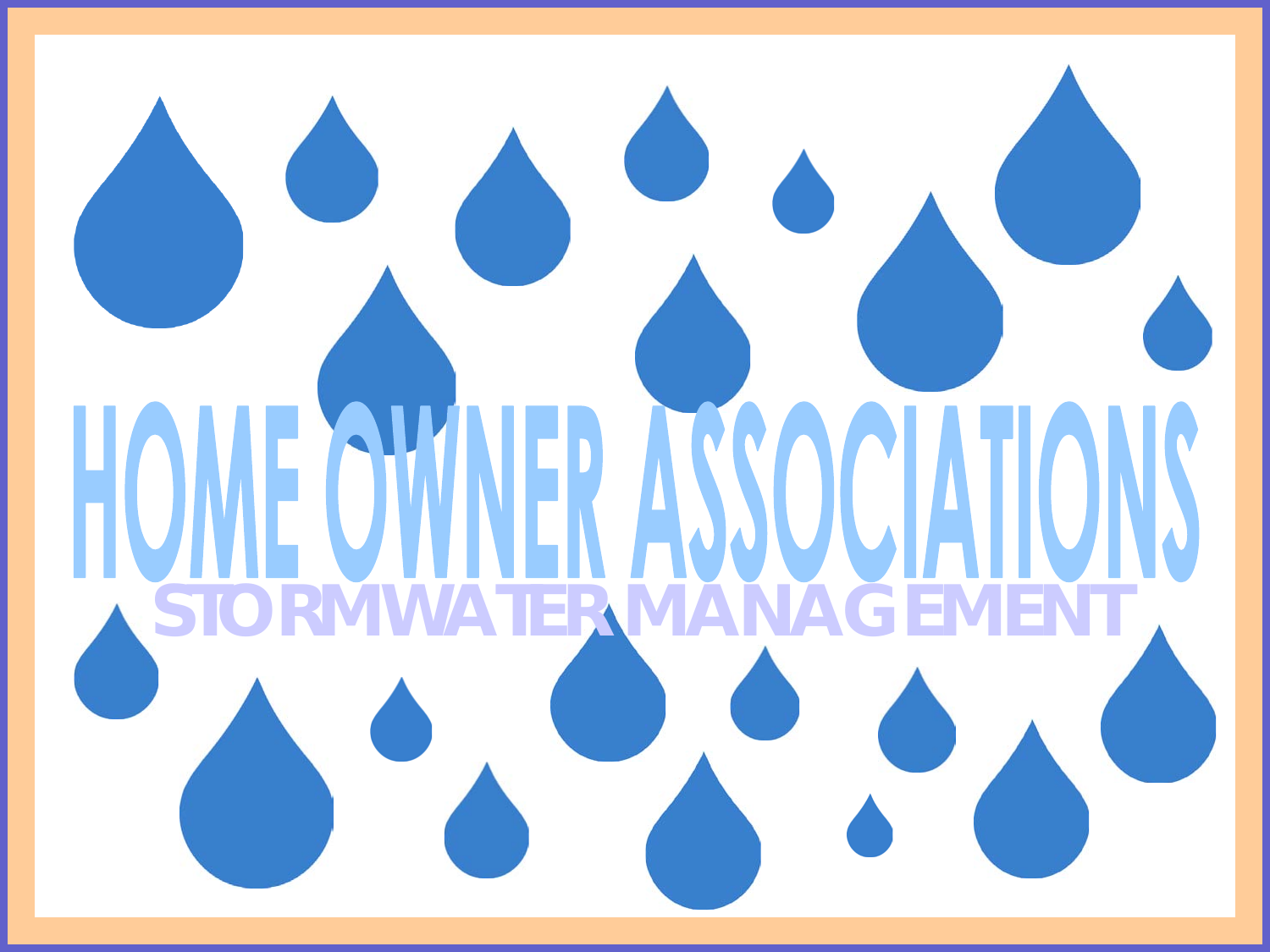**Privately owned stormwater facilities are very effective at controlling neighborhood flooding and removing pollutants in the water, but they** *need* **to be maintained**.

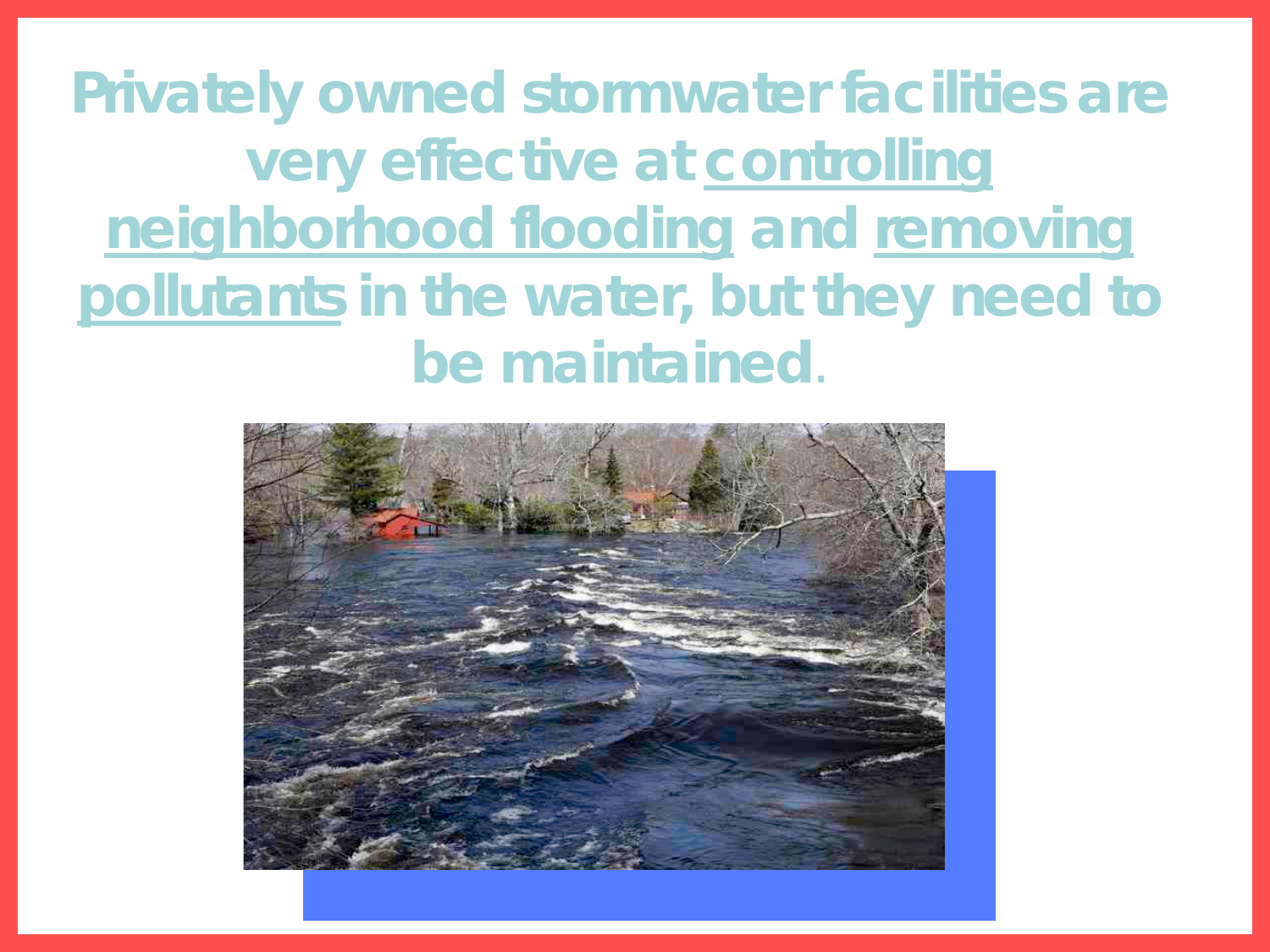# **TYPES OF DETENTION BASINS**

#### **DRY BASIN**



#### A dry basin is a detention pond with mowed turf grass in the bottom.

**WET BASIN** 

A wet basin is a detention pond that is designed to have a permanent pool of water in addition to the storm water from rain events.

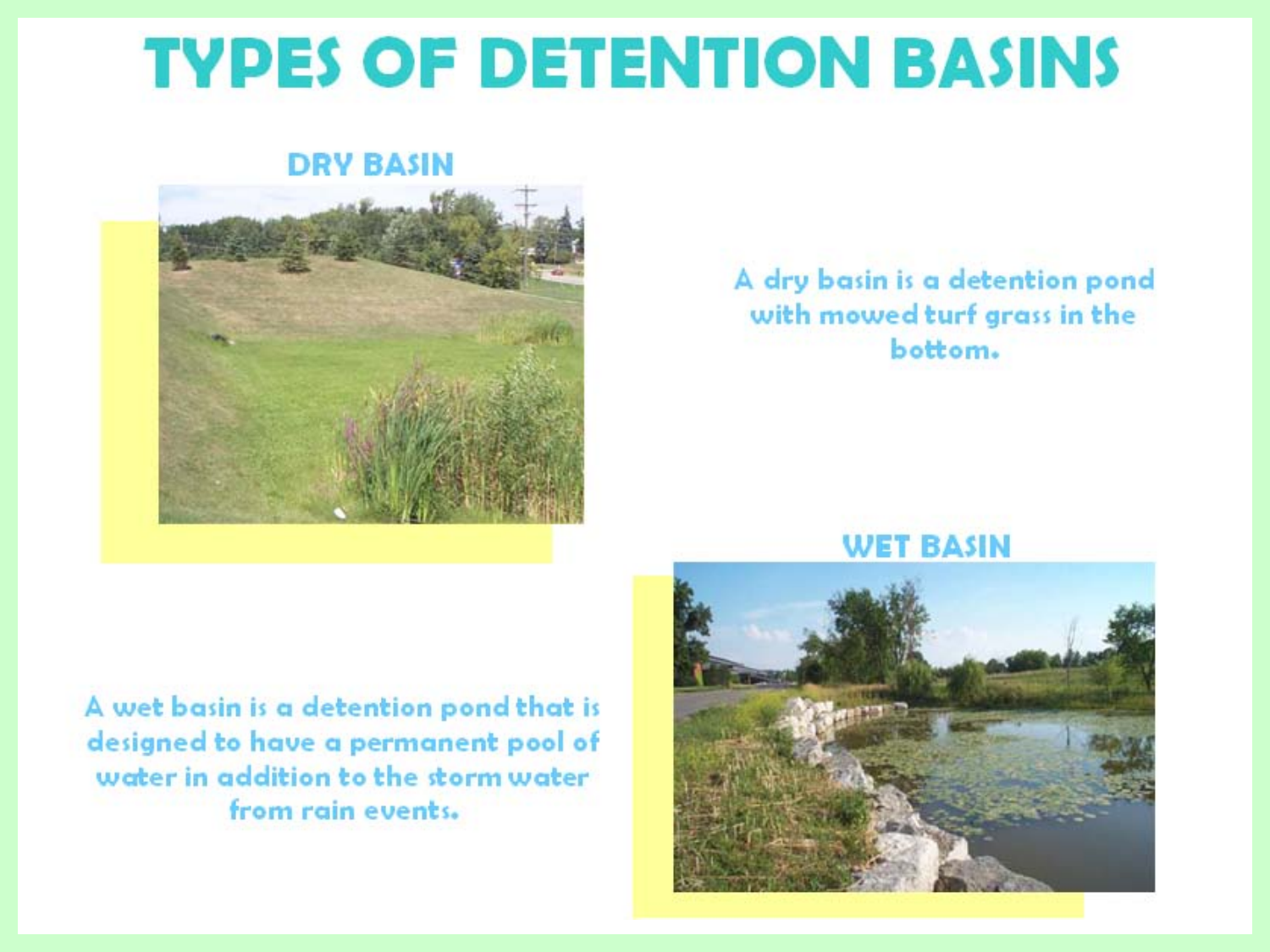### **—Typical Maintenance Activities—**

- trimming/replanting vegetation
- removal of accumulated trash, debris, and sediment
- unclogging pipes and outfalls
- repairing/stabilizing erosion, cracks,
- settlements, rodent holes
- repairing structural components
- replacing underdrain or sand filter





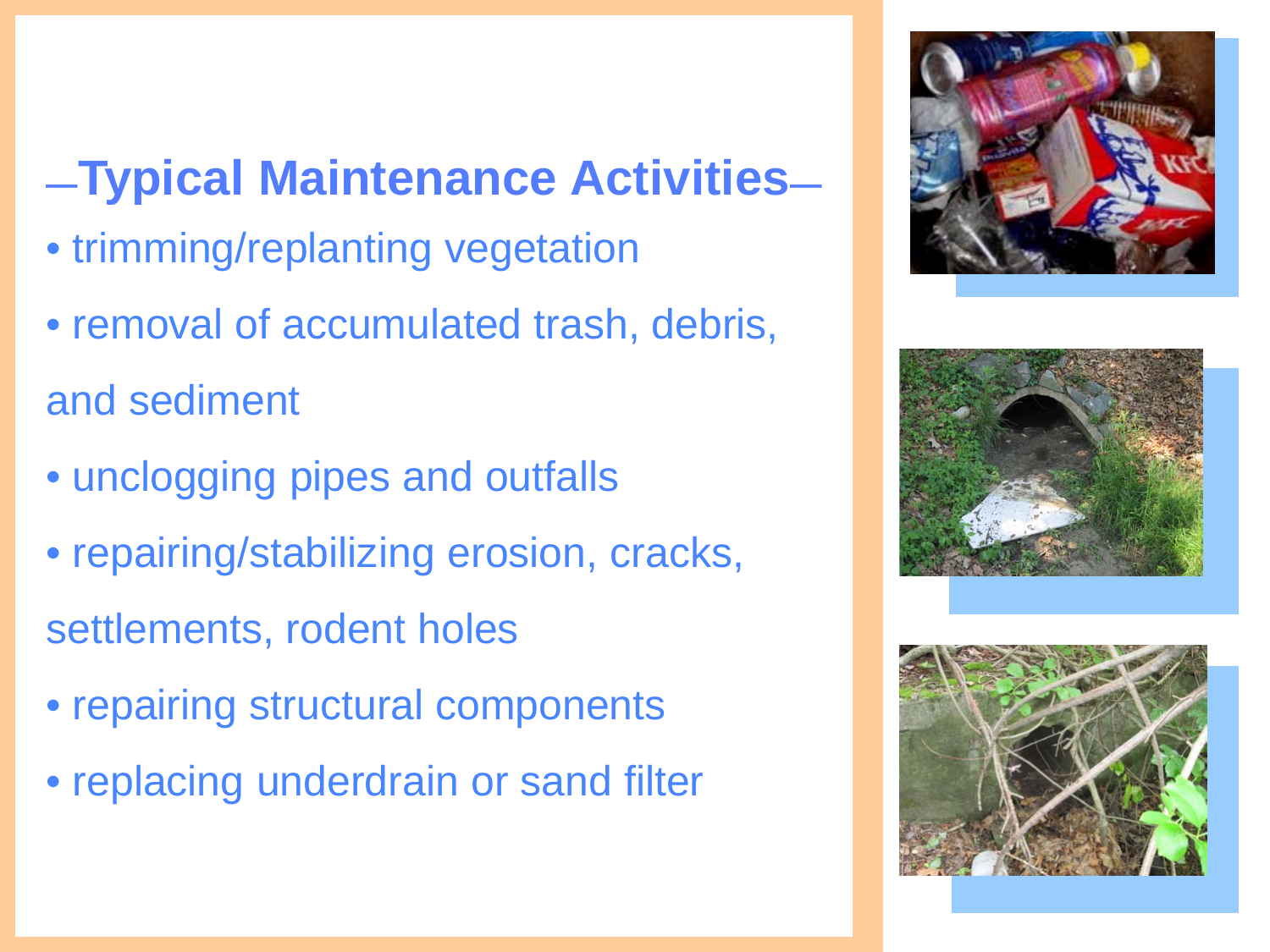## **Ways to Help Vegetation Stay Healthy**

#### • **Mowing**

- Cut no shorter than 6-8 inches
- Grass on embankments should be cut at least twice during the spring and fall and once during the summer

#### • **Pest and Weed Control**

– Reduce the amount of pollutants reaching the facility by avoiding over fertilization and excess pesticide use

#### • **Removing Small Sediment Deposits**

– Bare areas should be vigorously raked, backfilled if needed, covered with top soil, seeded and mulched.

#### • **Unwanted Vegetation**

- Consistent moving and monitoring will control any unwanted vegetation
- Be aware of invasive plant species such as Phragmited, purple loosestrife or autumn
- **"No Mow" Zone**
	- 25 Foot vegetated buffer around the perimeter of wet ponds may be established to filter pollutants from adjacent properties and to help prevent shoreline erosion. The buffer should only be mowed once a year after mid-August.

#### • **Harmful Activities**

– Activities that have the potential to damage vegetation, or compact the soil should be avoided near the structure.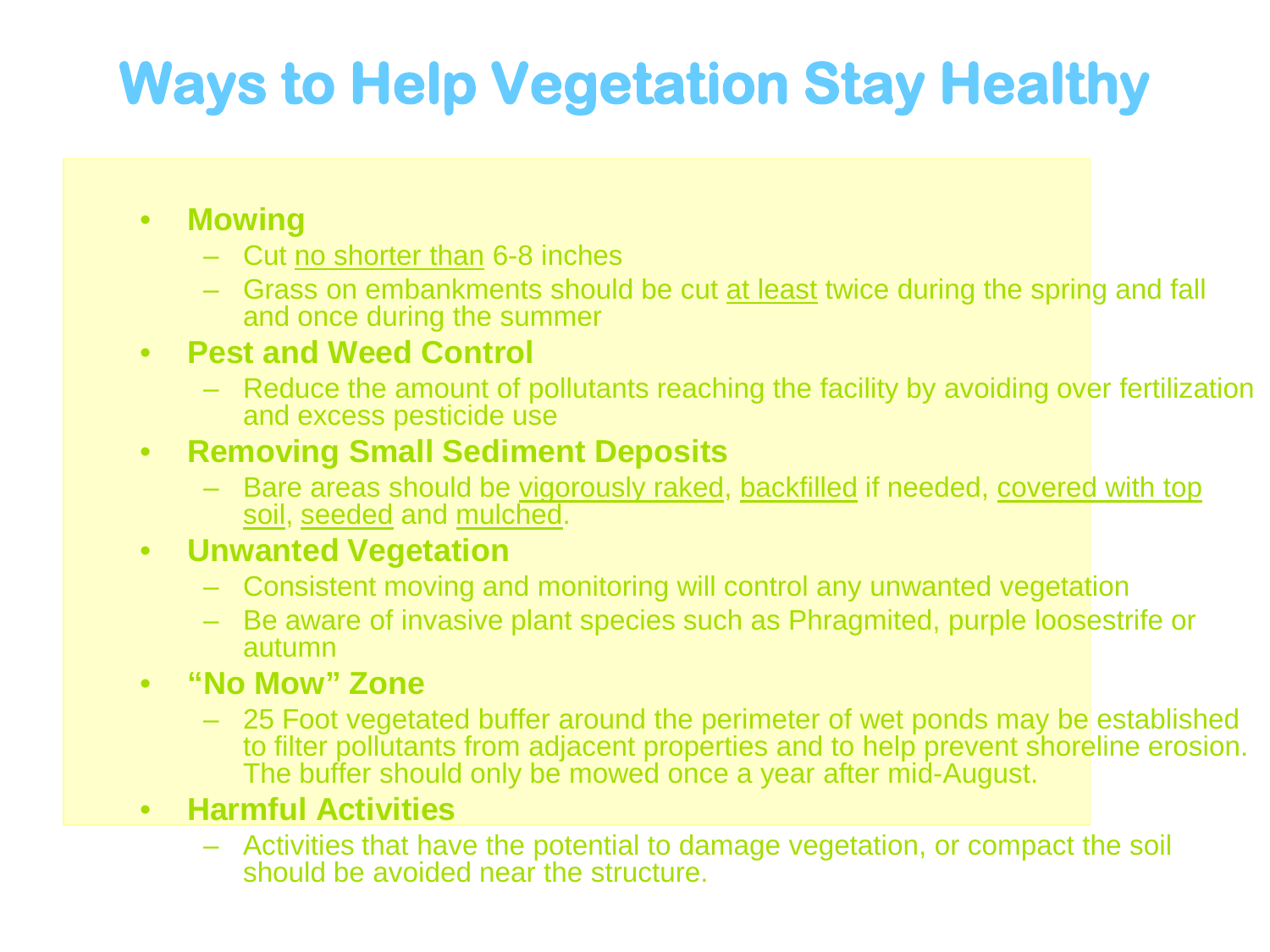|                                                                                                                                  |                                  |   | <b>Self Inspection Checklist</b> |   |   |                  |
|----------------------------------------------------------------------------------------------------------------------------------|----------------------------------|---|----------------------------------|---|---|------------------|
| Type of Inspection                                                                                                               |                                  |   |                                  |   |   |                  |
| П                                                                                                                                | Spring                           | п | Fall                             | П |   | Post Major Storm |
| Are any pipes entering or exiting the pond cracked, crumbling, broken or showing signs of any<br>other structural deterioration? |                                  |   |                                  |   |   |                  |
| п                                                                                                                                | Yes                              | п | No                               |   | п | N/A              |
| Has sediment collected in the storm sewer and catch basins upstream from the pond?                                               |                                  |   |                                  |   |   |                  |
| п                                                                                                                                | Yes                              | п | No                               |   | П | N/A              |
| Is there evidence of oil, grease or any hazardous materials entering the pond?                                                   |                                  |   |                                  |   |   |                  |
| п                                                                                                                                | Yes                              | п | No                               |   | п | N/A              |
|                                                                                                                                  | is there excessive algae growth? |   |                                  |   |   |                  |
| п                                                                                                                                | Yes                              | П | No                               |   | П | N/A              |
| Are there areas or signs of erosion along the banks of the detention pond?                                                       |                                  |   |                                  |   |   |                  |
| п                                                                                                                                | Yes                              | п | No                               |   | п | N/A              |
| is there a 15-25 foot no-mow and chemical-free buffer zone around the pond? (if yes, corrective<br>action is not necessary.)     |                                  |   |                                  |   |   |                  |
| п                                                                                                                                | Yes                              | п | No                               |   | п | N/A              |
| Has Are there trees or saplings present on the embankment?                                                                       |                                  |   |                                  |   |   |                  |
| п                                                                                                                                | Yes                              | П | No                               |   | П | N/A              |
| Is there sediment, vegetation, and/or debris in and/or around the inlet or outlet pipe that is<br>obstructing the flow of water? |                                  |   |                                  |   |   |                  |
| п                                                                                                                                | Yes                              | п | No                               |   | п | N/A              |
| Does it appear that sediment, vegetation, and/or debris has accumulated around the riprap,<br>obstructing the flow of water?     |                                  |   |                                  |   |   |                  |
|                                                                                                                                  | Yes                              | п | No                               |   | п | N/A              |
| Are animal borrows present?                                                                                                      |                                  |   |                                  |   |   |                  |
|                                                                                                                                  | Yes                              | П | No                               |   | П | N/A              |
| Does the fence, gate or other safety devices need repair?                                                                        |                                  |   |                                  |   |   |                  |
| п                                                                                                                                | Yes                              | п | No                               |   | п | N/A              |
| NOTE: A yes to any of these items should result in corrective action or a call to a professional                                 |                                  |   |                                  |   |   |                  |

inspector.

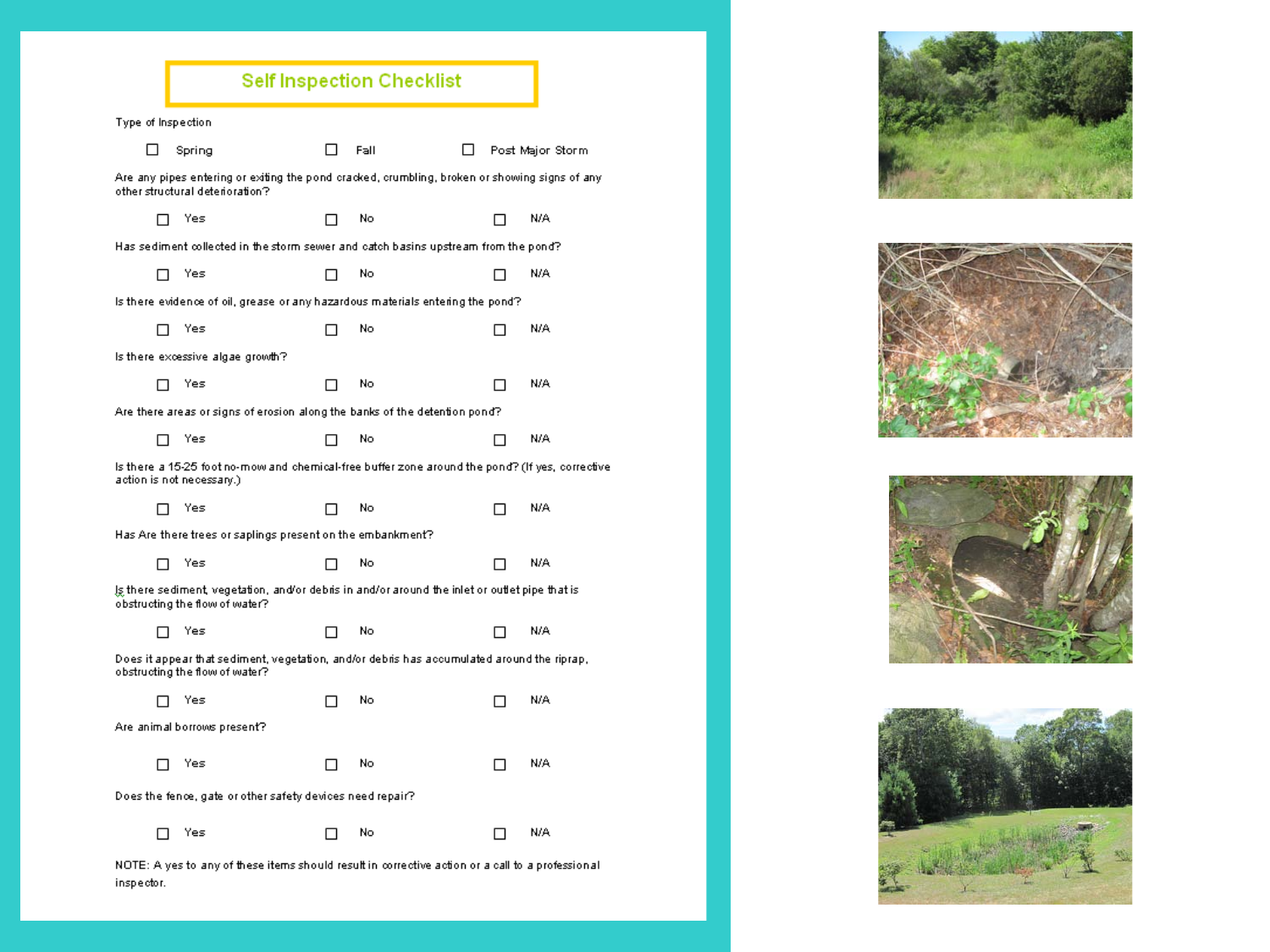| У.                                                              |
|-----------------------------------------------------------------|
| <b>GRASS SHOULD</b><br><b>BE KEPT</b><br><b>BETWEEN 6-8" IN</b> |
| <b>HEIGHT</b>                                                   |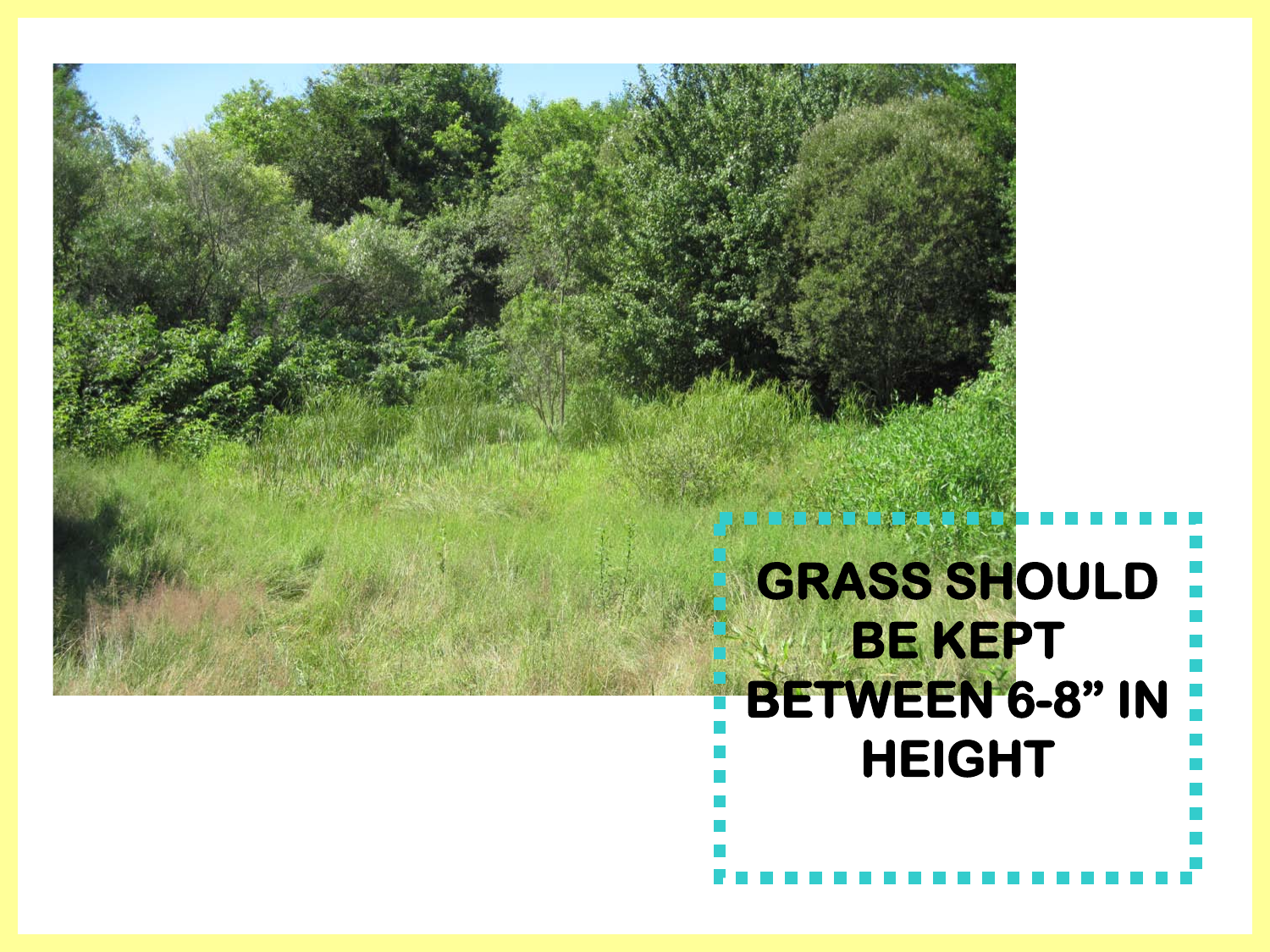## **INLET/OUTLET PIPES SHOULD BE KEPT CLEAR OF DEBRIS SO THAT THE FLOW OF STORMWATER IS NOT OBSTRUCTED**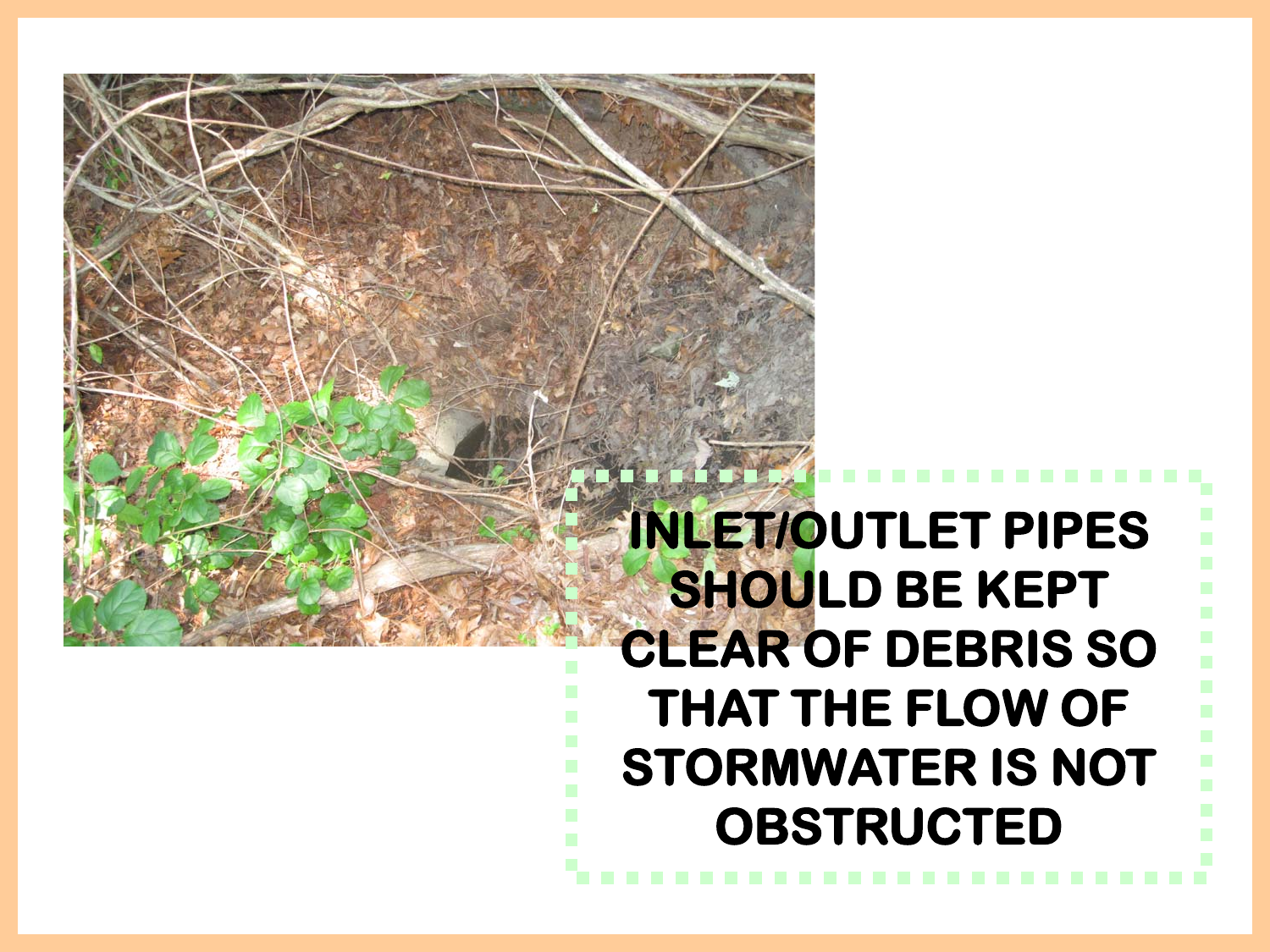### **ANY VEGETATION IN FRONT OF INLET/OUTLER PIPES OBSTRUCTS THE FLOW OF STORMWATER AND SHOULD BE REMOVED**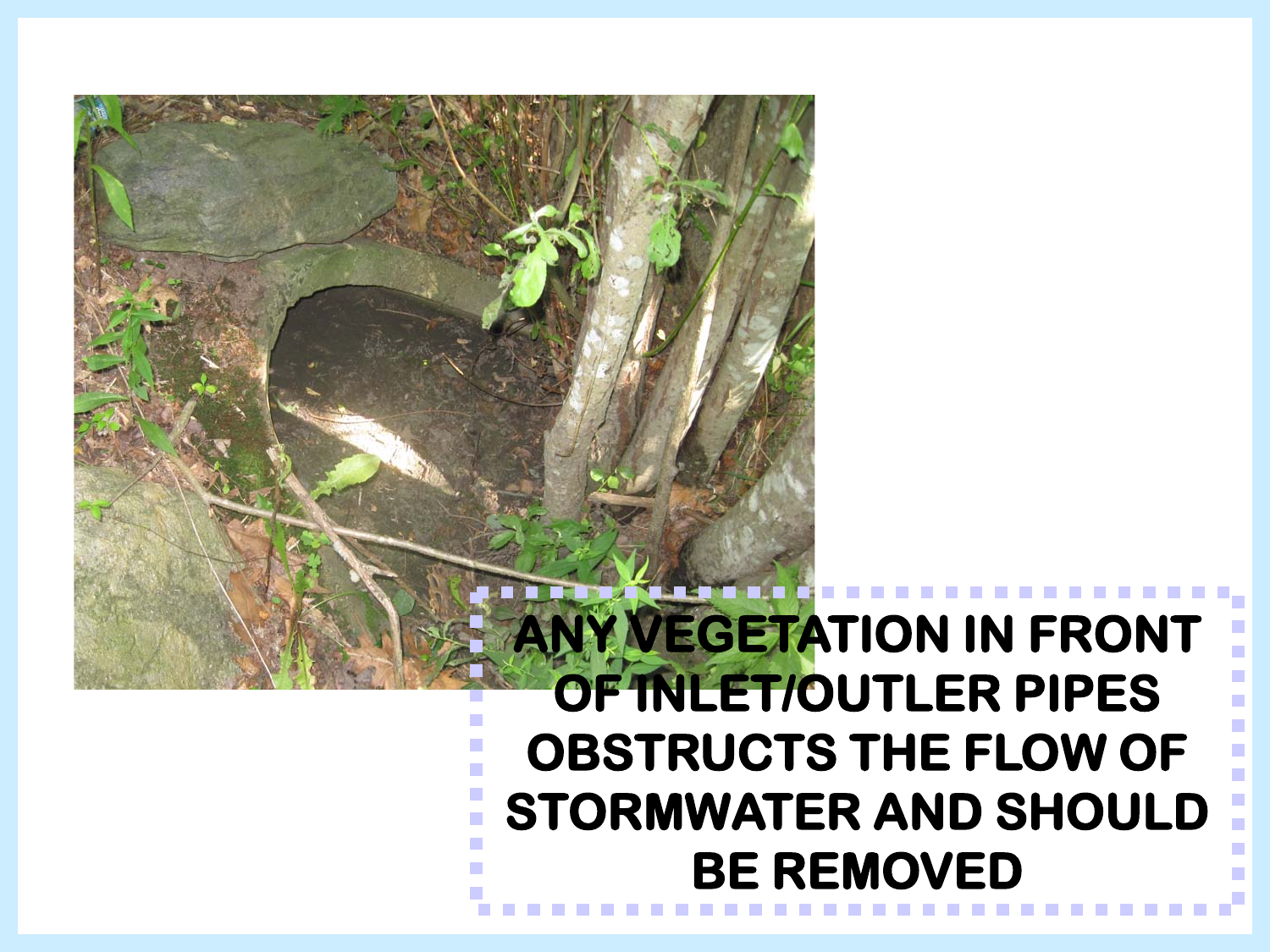## **EXAMPLE OF A WELL MAINTAINED DETENTION BASIN**